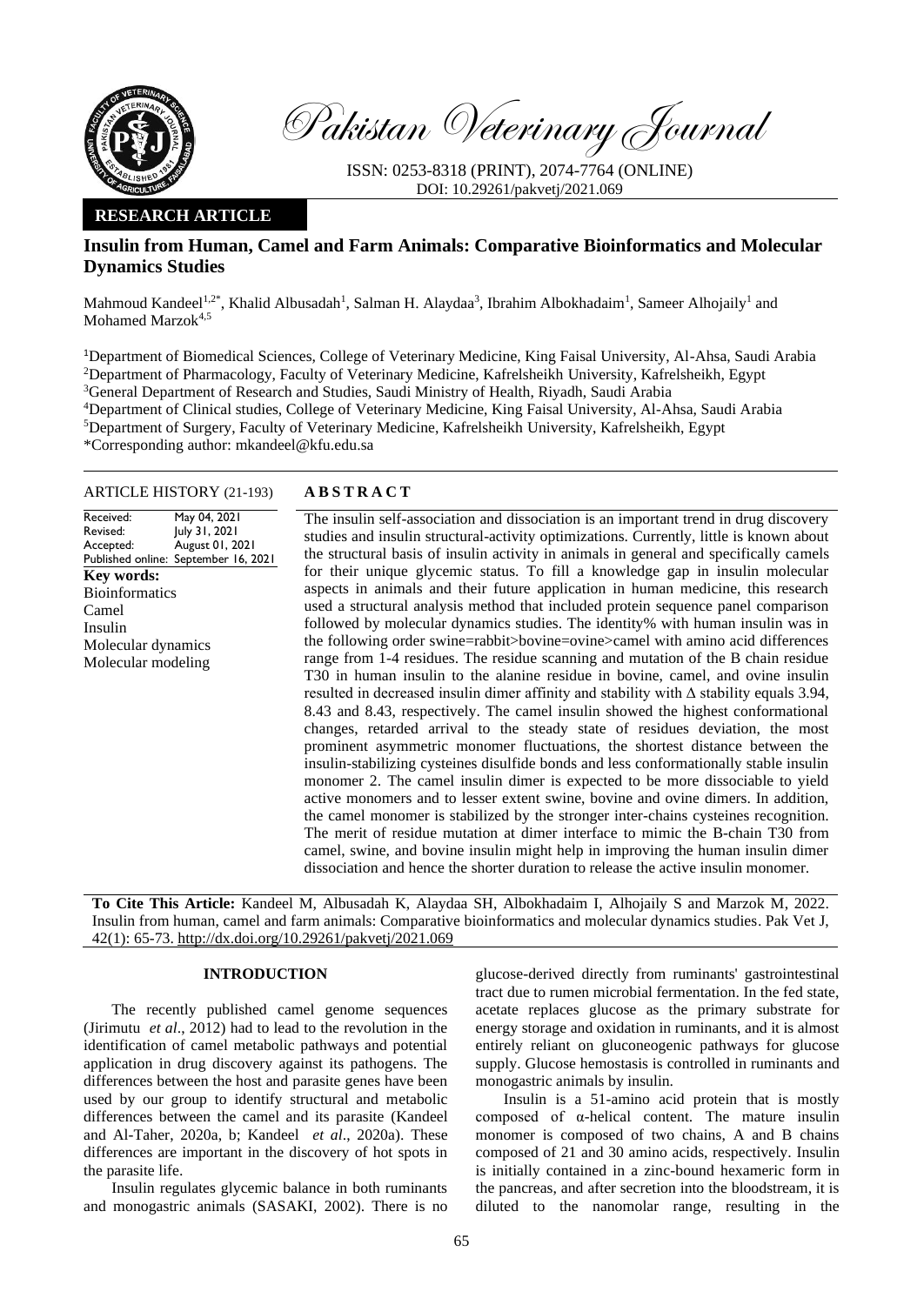dissociation of monomeric form, which is the active receptor-binding form (Kadima *et al*., 1993). Previous studies showed that insulin dimers can be easily dissociated upon dilution in solution with an estimated Kd of 12 µM (Lovatt *et al*., 1996). The insulin selfassociation and factors affecting its dissociation have interesting applications in pharmacology and drug discovery by optimizing the insulin molecular dynamics for therapeutic purposes.

The glucose levels in camels differ greatly and are higher than in other ruminants (Nazifi *et al*., 1998). The elevated blood glucose levels in camels are thought to be due to 1) a higher glucagon level in camels than in humans and other ruminants (Abdel‐Fattah *et al*., 1999); or 2) camels bearing a natural insulin resistance, which is unique to camels. Insulin resistance is described as a condition in which the target cell's sensitivity to ordinary insulin levels is reduced (Boura‐Halfon and Zick, 2009); resulting in the failure of ordinary insulin levels to show its expected metabolic action. Camel adaptations to dry weather include maintaining a high blood glucose level of up to 1300 mg/dL and losing water via the urine. The camel can retain plasma water in this way, allowing it to withstand water deprivation (Yagil, 1985). Camel tissues have a low insulin sensitivity and a slow insulin response (Kaske *et al*., 2001).

There is a knowledge gap about the camel insulin and its function in camels' higher blood glucose levels and apparent insulin resistance. The structure and function of the camel insulin, as well as its similarities and differences from human and other well-characterized insulins, are unknown. Furthermore, a comparison of camel insulin's sequence and domain content with that of other well-studied s may be a starting point for determining camel insulin's biological functions. As a result, we will fill this void in this study by looking at the camel insulin sequence, structure model, and biological aspects for the first time. Camel insulin will be compared to human and farm animals insulin in this analysis. Since insulin monomer is the essential form to bind with insulin receptors, it will interesting to investigate the impact of amino acid mutations in the insulin sequence in different animals on the insulin dimer affinity and stability. The potential relation of MD simulation findings and residue scanning and mutation in human medicine is discussed.

## **MATERIALS AND METHODS**

**Retrieval of insulin sequences:** The sequences used in this analysis were obtained from the GenBank and protein databases accessible online at (https://www.ncbi. nlm.nih.gov/). The sequences that were retrieved, as well as their database accession numbers, were Human AAA59172, *Camelus dromedarius* XP\_031303797, *Camelus ferus* XP\_032346050, Caprine XP\_017898974, Ovine AAB60625, Swine 4ins PDB ID sequence, Bovine ACD35246 and Rabbit AAA19033. In addition to the old world camelids, new world camelid insulin was also retrieved. The new world camelids insulin sequence was retrieved for Alpaca (*Vicugna pacos*) XP\_031546921.

**Multiple sequence alignment:** The sequence alignment method in the CLC genomic program (Qiagen software,

Denmark) was used to match the sequences of domestic animals and human insulin.

**Retrieval of crystal structures and construction of molecular models:** The crystal structures were retrieved for human, bovine and pigs insulin from the protein data bank. The camel and ovine structure models were built based on the bovine's structure, while the rabbit model was built on the human structures. After model building, all structures were 3D optimized and energy minimized by the protein preparation wizard in Maestro software (Schrodinger LLC, NY, USA). All structures were modeled in dimers. Using a range of tools, including ICM Molsoft, Molegro virtual docker, and the CLC drug discovery workbench, the structure models were energy minimized and compared to human insulin.

**Molecular dynamics simulation (MD):** Molecular dynamics simulations were done as previously described (Kandeel and Alzahrani, 2020; Kandeel *et al*., 2020b). NPT ensemble was adopted and output comprised route mean square deviation (RMSD), route mean square fluctuation (RMSF), number of hydrogen bonds, secondary structure elements during the simulation and the distance between the cysteine residues forming bonds to stabiles the insulin molecule.

**Residue scanning and mutations:** The human insulin structure was engineered by the introduction of several mutations based on the corresponding residues in bovine, camel, swine, ovine or rabbit insulin. The calculations included both stability and affinity options. The side chains were mutated followed by backbone minimization. The results are presented as  $\Delta$  Affinity and  $\Delta$  stability, indicating changes in dimer affinity and stability as a result of the mutation.

## **RESULTS**

**Comparison of camel and human insulin:** We aligned the human and camel insulin sequences and obtained the alignment statistics. Fig. 1 shows a comparison of human and camel sequences. Camel and humans had a high degree of homology, with a 92.16 identity rate and four distinct amino acid residues.

**Insulin in new and old world camelids:** In the old world camel species, *C. dromedarius* and *C. ferus*, the sequence of insulin were compared (Fig. 2). In the old world camel species, there were no variations in the insulin protein sequence, and there was a 100 percent identity rate.

A sequence alignment was used to compare the variations between insulin in the old world and new world camelids, and the results of the alignment summary are shown in Fig. 2. Between the *Vacugna pacos* insulin and the old world camels, there was a strong identity percent of 99.7%. In the insulin sequences, there was just one amino acid variation of alanine to threonine replacement (red star).

**Insulin composition in humans, camelids and other**  farm animals: For the insulin sequences from humans, camelids, and several farm animal species, multiple sequence alignment was created (Fig. 3).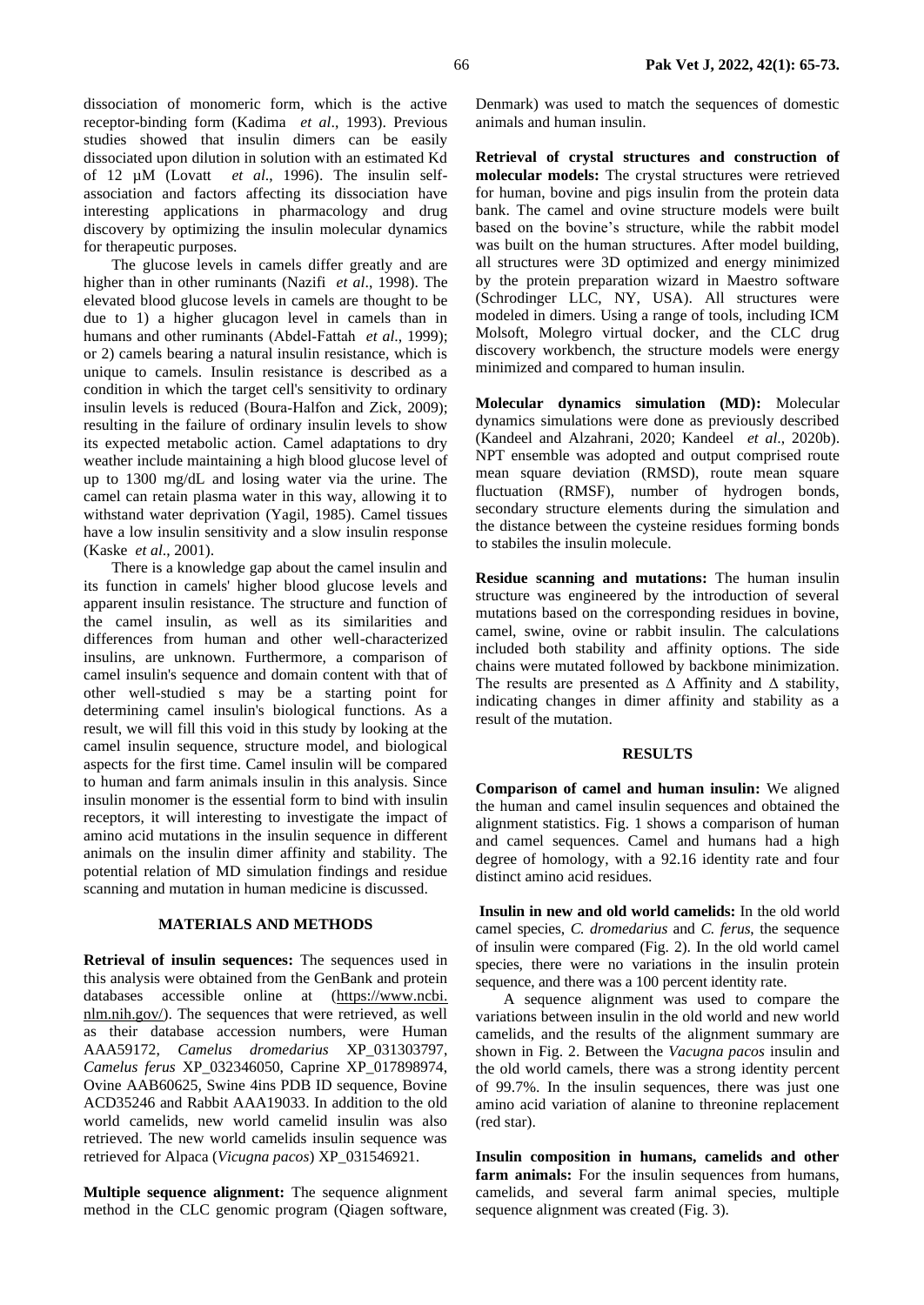

XP\_031303797\_Camelus\_dromedarius

**Fig. 1:** Alignment of human and camel insulin. A) Pairwise alignment of human and camel insulin. B) Alignment statistics. The number of residue differences is highlighted in red and the identity% is highlighted in blue.



Fig. 2: Alignment of old world and new world camelids insulin. A) Pairwise alignment of old world and new world camelids insulin. B) Alignment statistics. The number of residue differences is in the upper-left panel and the identity% is in the lower-left panel.

|                                  | ж          |          |              |   | 20         |            |    |             |                     |                     |                     |              |
|----------------------------------|------------|----------|--------------|---|------------|------------|----|-------------|---------------------|---------------------|---------------------|--------------|
| XP_031303797_Camelus_dromedarius | EANGHI     |          |              |   | ICGI       |            |    | <b>PKAG</b> |                     | <b>CCAS</b>         |                     | <b>CN 51</b> |
| XP_032346050_Camelus_ferus       | EANOHI     |          | <b>ICGSH</b> |   |            | ₹GI        | PI | $A$ G       |                     | <b>EQCCASVCS II</b> |                     | 51           |
| ACD35246_Bovine                  |            |          |              |   | rc Gl      | 13GI       | Рŀ | (AGI        | <b>IVEOCCA</b>      |                     |                     | 51           |
| AAB60625 ovine                   |            |          | CGSH         |   |            | MCGERGEFI  |    | <b>PKAG</b> | <b>VEOCCAGVCSLI</b> |                     |                     | 51           |
| XP_017898974_Caprine             |            |          |              |   | G          | <b>HGP</b> | в  |             |                     | ICCAGI              |                     | 51           |
| XP_031546921 Vicugna pacos       |            |          |              |   | rcer       | रदा        | Рŀ | <b>CAG</b>  | - 1000 1            |                     |                     | 51           |
| AAA59172_human                   |            | NOHLCGSH |              |   | II VCG RGI |            |    | <b>PKTG</b> | <b>MEDCCTS</b>      |                     |                     | 51           |
| AAA19033 rabbit                  |            |          |              |   |            | RGI        |    |             |                     |                     |                     | 51           |
| 4ins pig                         |            |          |              |   |            |            |    |             |                     |                     |                     | I 51         |
| Consensus                        | FVNQHLCGSH |          |              |   |            |            |    | ٠G          |                     |                     | 'EQCCASVCSLYQLENYCN |              |
| 100%<br>Conservation             |            |          |              |   |            |            |    |             |                     |                     |                     |              |
| В                                |            |          |              |   |            |            |    |             |                     |                     |                     |              |
|                                  |            |          |              | з |            | 5          | 6  |             | 8                   | -9                  |                     |              |
| XP_031303797_Camelus_dromedarius |            |          |              |   |            |            |    |             |                     |                     |                     |              |

|                                  |                |              | 2     | $\overline{3}$ | 4      | 5            | 6              |       | 8     | $\overline{9}$          |
|----------------------------------|----------------|--------------|-------|----------------|--------|--------------|----------------|-------|-------|-------------------------|
| XP 031303797 Camelus dromedarius |                |              |       |                |        |              |                |       |       | 3                       |
| XP_032346050_Camelus_ferus       | $\overline{2}$ | 100.00       |       |                |        |              |                |       |       | 3                       |
| ACD35246 Bovine                  | $\overline{3}$ | 98.04        | 98.04 |                |        |              | $\overline{2}$ | з     |       | 2                       |
| AAB60625_ovine                   | 4              | 96.08        | 98.08 | 98.04          |        |              |                |       |       | $\mathbf{\hat{3}}$      |
| XP 017898974 Caprine             | $\overline{5}$ | 96.08        | 96.08 | 98.04          | 100.00 |              | 3 <sub>1</sub> |       |       | $\overline{\mathbf{3}}$ |
| XP_031546921Vicugnapacos         | B.             | 98.04        | 98.04 | 96.08          | 94.12  | 94.12        |                |       |       | 2                       |
| AAA59172 human                   |                | 92.16        | 92.16 | 94.12          | 92,16  | 92.16        | 94.12          |       |       |                         |
| AAA19033_rabbit                  | B              | 92.16        | 92.16 | 94.12          | 92,16  | 92.16        | 94.12          | 98.04 |       |                         |
| Ainenin                          | $\alpha$       | <b>A4 12</b> | 94.12 | 96.08          | 94.12  | <b>A4 12</b> | 96.08          | 98.04 | 98.04 |                         |

**Fig. 3:** Alignment of insulin from Humans, camelids and farm animals. A) Multiple alignments of insulin from Humans, camelids and farm animals. The sites of differences are marked by a red star. B) Alignment statistics. The number of residue differences is in the upper-left panel and the identity % is in the lower-left panel.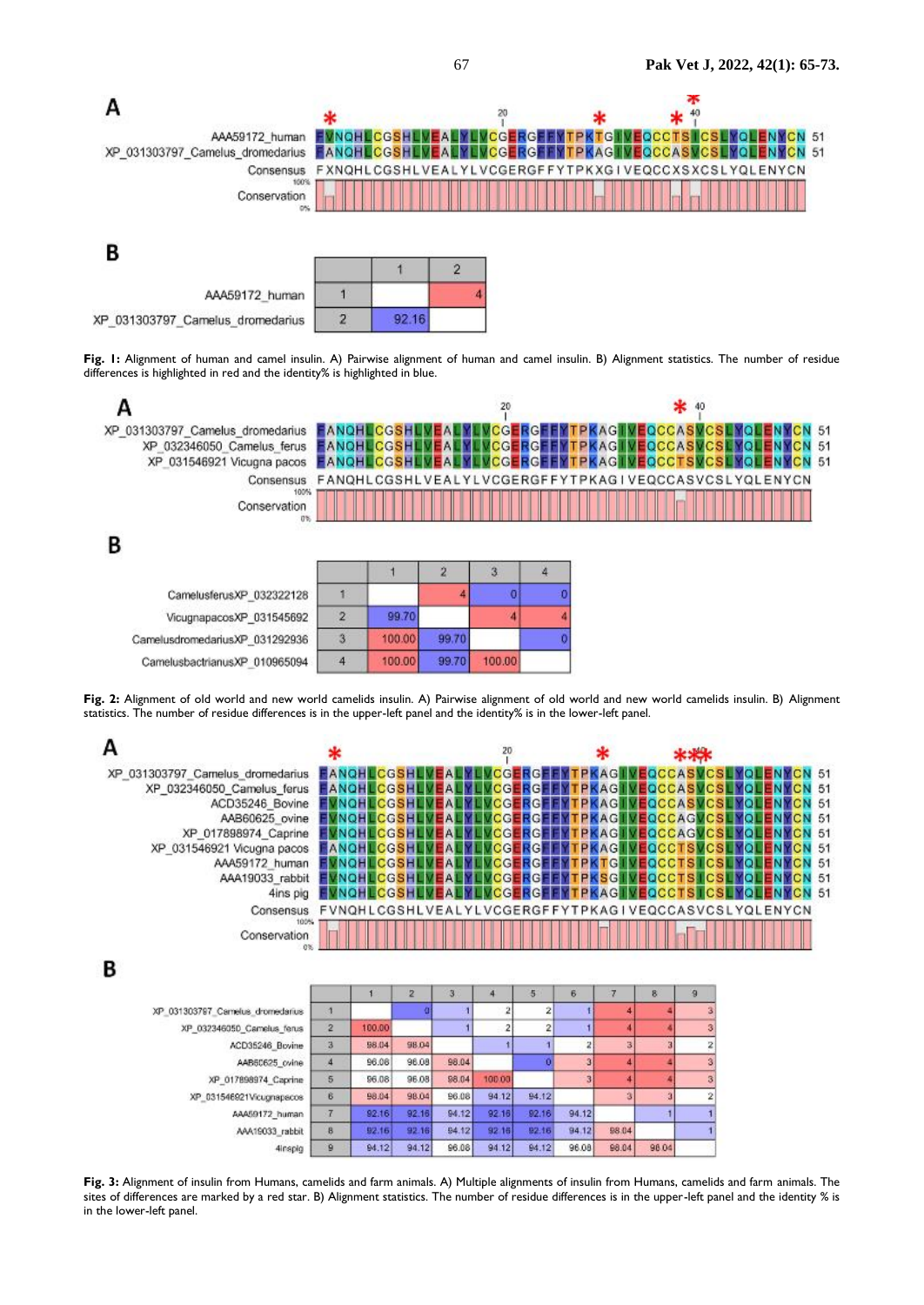The identity% was from 92.16% to 100%. For camel insulin, the greatest number of differences was with human insulin (four amino acids). The number of amino acid differences between camel insulin and bovine, ovine, caprine, old-world camelids, rabbits and pigs was 2, 2, 2, 1, 4 and 3 amino acids, respectively (Fig. 3).

**Motif and domain content:** Although the insulin sequences in the selected dataset differed by around 1-4 amino acids, these discrepancies did not result in any new change in the domain and motif content. A conserved PF00049, Insulin/IGF/Relaxin family motif was found in all insulin sequences.

**Conformational stability of humans, camelids and other farm animals insulins:** The conformational

stability of insulins was monitored through the estimation of RMSD during the MD simulation (Fig. 4). The bovine, ovine, human and rabbit insulin were stable and rapidly equilibrated within the first 100 frames and showed almost stable and fixed RMSD throughout the simulation time. The camel and swine insulins, on the other hand, spent about 300 frames in equilibration before being sable to the end of the simulation time (Fig. 4B and E).

To gain more insights into the conformational stability of insulins, the average RMSD values during the simulation time were estimated (Table 1). The camel insulin showed the greatest conformational changes with an average RMSD value of 3.04 Å. In contrast, rabbit, human and bovine insulin showed stable and low RMSD of 2.2-2.4 Å.



**Fig. 4:** The RMSD (Å) during 50 ns MD simulation of insulin from human, camel, ovine, swine and rabbits. About 1000 frames were collected during 50 ns simulation time.

**Table 1:** The average RMSD (*Å*) after 50 ns MD simulation of insulin from human, camel, ovine, swine and rabbits.

|                         | <b>Bovine</b> | amelids_ | ⊣uman | Ovine | Swine   | <b>Kabbit</b> |
|-------------------------|---------------|----------|-------|-------|---------|---------------|
| <b>RMSD</b><br>A<br>∟כו | . .           | <br>J.V  | 2.38  | 2.89  | - -<br> |               |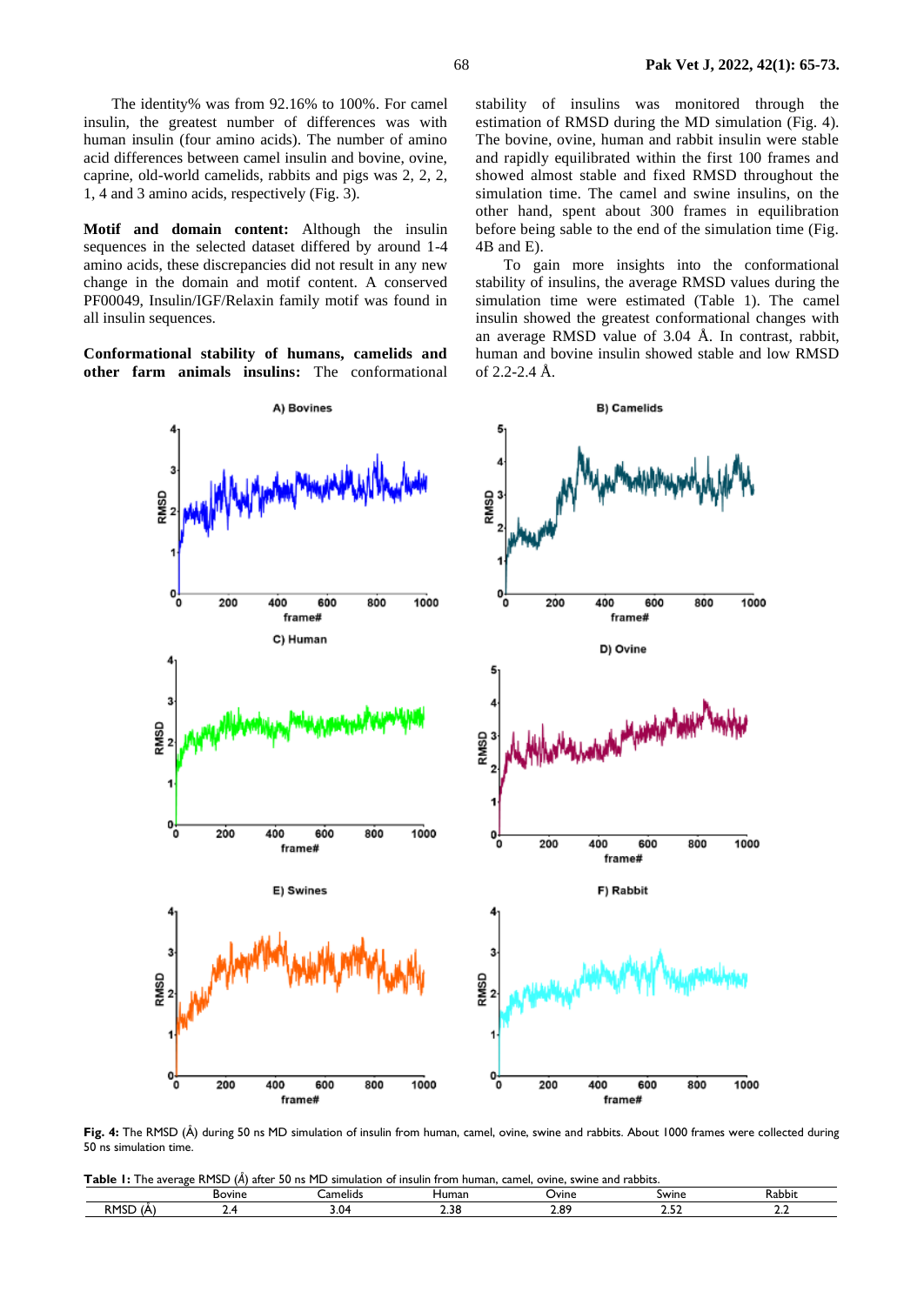**Insulins per-residue fluctuations:** The RMSF was used to examine local changes in the insulin structure and compare the impact of observed amino acid changes in insulin sequences on the subsequent structure fluctuations (Fig. 5). The initial observation is that each monomer in an insulin dimer has different behavior. A red dashed line was added to compare the RMSF changes in each monomer (Fig. 5). This includes either a larger number of fluctuating residues as in camel insulin (Fig. 5B) or a higher magnitude of RMSF of certain residues as in bovine or rabbit insulin.

**The stability of insulin cysteine bonds:** The insulin molecule is stabilized by three SH bonds between the insulin molecule cysteines. These comprise A:C6-A:C11, A:C20-B:C19 and A:C7-B:C7. The length of these three bonds was monitored during the simulation as an indicator of insulin molecule stability in the examined set of insulins (Fig. 6). There is one bond within the A chain, A:C6-A:C11, and two bonds between the A and B chains, A:C20-B:C19 and AC7-BC7. The A:C6-A:C11 bond length was the shortest in camel and swine insulins (<4.6

A) Bovines

Å). Compared with the higher bond length  $>5.38$  in human, bovines, ovine and rabbit insulins (Table 2). A similar finding was observed with the interchains A:C7- B:C7 bond.

While most of the recordings indicated stable bond length over time, observable large drifts were observed with AC7-BC7 in humans, swine and rabbit insulin (Fig. 6).

**Table 2:** The average length (*Å*) between the three insulin disulfide bonds during 50 ns MD simulation of insulin from human, camel, ovine, swine and rabbits

|             | Bond length (A) |          |       |       |       |        |  |  |
|-------------|-----------------|----------|-------|-------|-------|--------|--|--|
| Bond        | Bovine          | Camelids | Human | Ovine | Swine | Rabbit |  |  |
| A:CA:CH     | 5.41            | 4.41     | 5.57  | 5.57  | 4.54  | 5.38   |  |  |
| $A CO-BCI9$ | 597             | 5.98     | 6.28  | 5.99  | 5.95  | 6.03   |  |  |
| $A$ C7-B C7 | 5.23            | 4.66     | 5.04  | 5.87  | 4.87  | 4.52   |  |  |

**Table 3:** The secondary structure elements (SSE) during 50 ns MD simulation of insulin from human, camel, ovine, swine and rabbits

| <b>SSE</b>       | <b>Bovine</b> | Camelids | Human | Ovine | Swine | <b>Rabbit</b> |
|------------------|---------------|----------|-------|-------|-------|---------------|
| $\alpha$ -helix  | 31.31         | 34.78    | 38.97 | 24.36 | 38.7  | 35.05         |
| B-sheet          | 0.00          | 0.00     | 0.00  | 0.00  | 0.00  | 0.00          |
| <b>Total SSE</b> | 31.31         | 34.78    | 38.97 | 24.36 | 38.7  | 35.05         |



**Fig. 5:** The RMSF (Å) during 50 ns MD simulation of insulin from human, camel, ovine, swine and rabbits. Insulin dimers were used in MD simulation. The red dashed line was added to mark the differences between each monomer.

### **B)** Camelids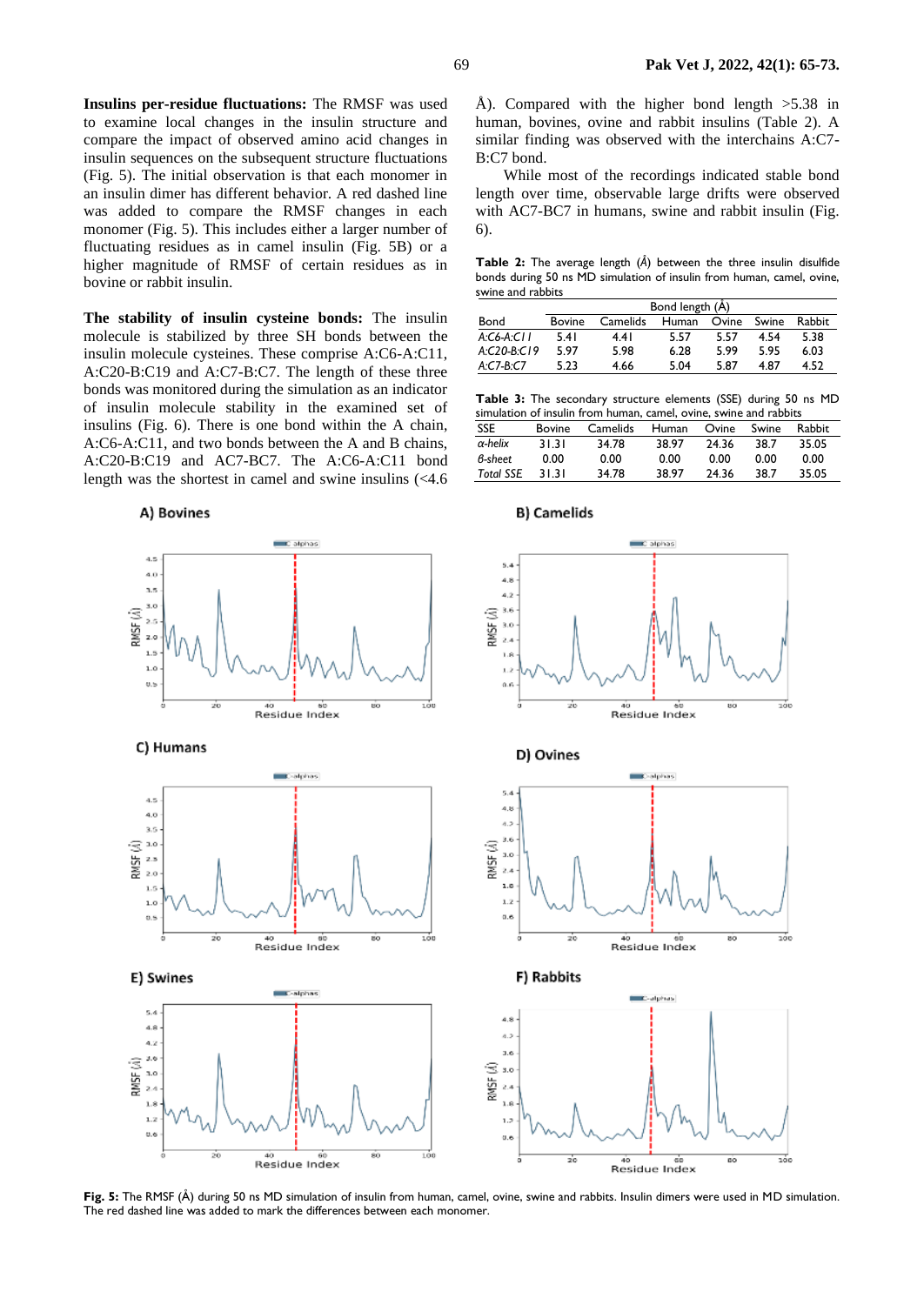**Table 4:** Residue scanning and mutation. The human insulin was taken as a template. Point mutations were induced in the human insulin corresponding to its equivalent residue in camel, bovine, ovine and rabbit insulin. The effect of mutation was evaluated on the insulin dimer affinity and stability. *Δ Affinity indicates the change in insulin dimer affinity in response to the mutation. Δ Stability indicates the change in insulin dimer stability in response to the mutation*

| Insulin type  | Mutation       | ∆ Affinity | $\triangle$ Stability |
|---------------|----------------|------------|-----------------------|
|               | A: T8A         | 0.01       | 0.99                  |
|               | A: 110V        | 0.00       | 0.65                  |
|               | <b>B: T30A</b> | 8.4        | 7.9                   |
| <b>Bovine</b> | C: T8A         | 0.02       | 3.94                  |
|               | C: 110V        | 0.00       | 0.04                  |
|               | D: T30A        | 0.48       | 4.98                  |
|               | A: T8A         | 0.01       | 0.99                  |
|               | A: 110V        | 0.00       | 0.65                  |
| Camelids      | B: FIV         | 0.00       | 10.05                 |
|               | <b>B: T30A</b> | 0.06       | 8.43                  |
|               | C: T8A         | 0.02       | 3.94                  |
|               | C: 110V        | 0.00       | 0.04                  |
|               | D: FIV         | 0.00       | 0.72                  |
|               | D: T30A        | 0.48       | 4.99                  |
|               | A: T8A         | 0.01       | 0.99                  |
|               | A: S9G         | 0.00       | $-0.4$                |
|               | A: 110V        | 0.00       | 0.65                  |
|               | <b>B: T30A</b> | 0.06       | 8.43                  |
| Ovine         | C: T8A         | 0.02       | 3.94                  |
|               | C: S9G         | 0.00       | 3.75                  |
|               | C: 110V        | 0.00       | 0.04                  |
|               | D: T30A        | 0.48       | 4.98                  |
|               | <b>B: T30S</b> | $-0.07$    | $-0.69$               |
| Rabbit        | D: T30S        | $-0.07$    | $-0.69$               |



**The insulins secondary structure elements (SSE):** The changes in SSE during simulation were analyzed (Table 3). All contributions to SSE were related to α-helix only. The human insulin had the highest -helix content, while the ovine insulin had the lowest. Similar to RMSF, there was a difference in the SSE in each monomer of insulin dimer (Fig. 7).

**Residue scanning and mutations:** Taking the human insulin structure as a template, several point mutations were added and their effect on insulin dimers affinity and stability were studied (Table 4). For instance, three point mutations were adopted in human insulin with the three different residues in bovine insulin comprising A:T8A, A:I10V and T30A. Four-point mutations were induced in human insulin to mimic the camel insulin residues. T30S was the only different residue between rabbit and human insulin. All mutations had negative effects on human insulin dimer affinity and stability, except for rabbit T30S and ovine S9G.

#### **DISCUSSION**

The aim of this study was to analyze the potential differences between camel, human and other farm animals' insulin to better understand the potential contributing factors for camel resistance to high glucose contents as well as shed insights into the insulin dimer stability among farm animals insulin.



**Fig. 6:** The length of the three cysteine-cysteine bonds AC6-AC11, AC20-BC19 and AC7-BC7 during 50 ns MD simulation of insulin from human, camel, ovine, swine and rabbits.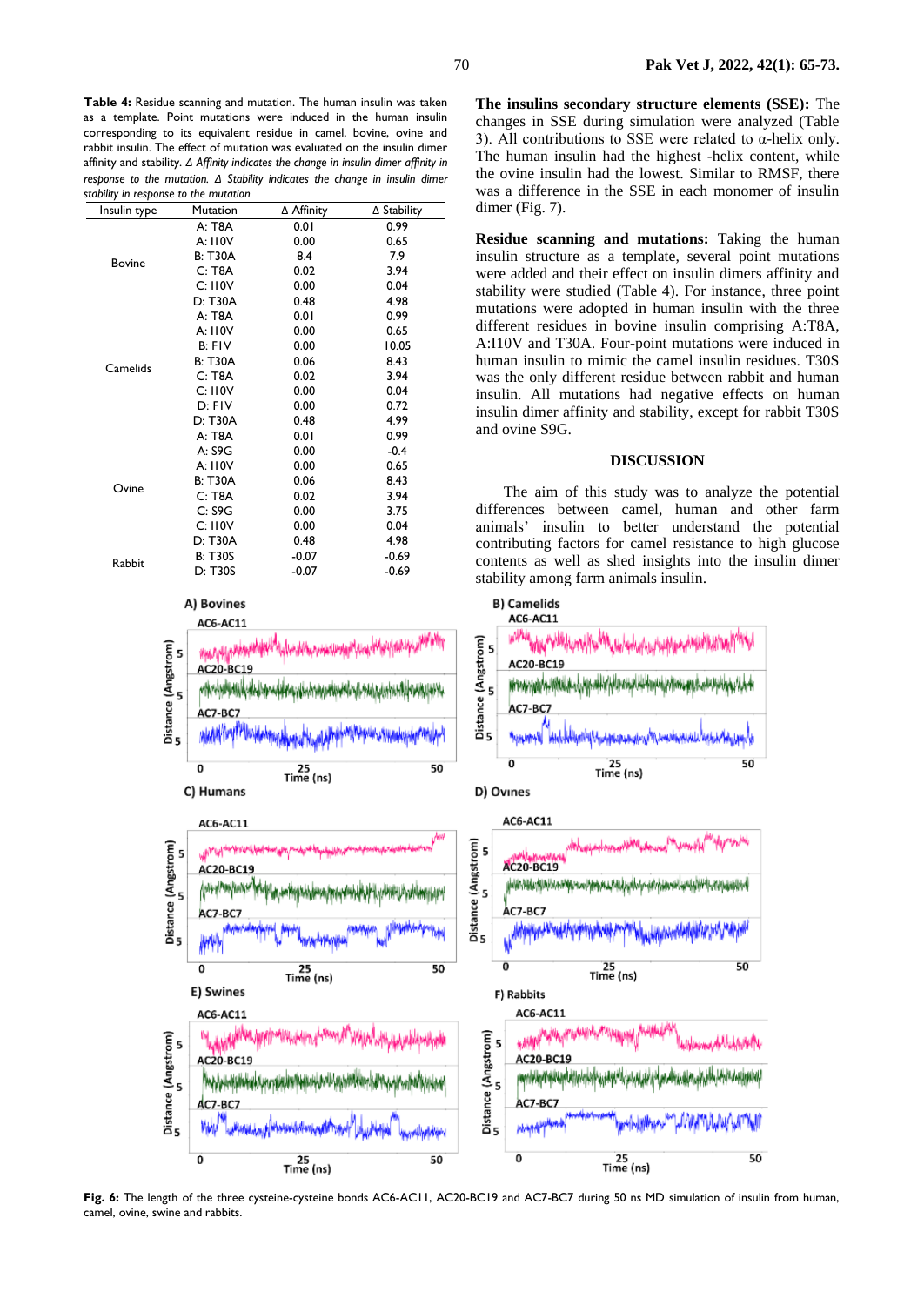

**Fig 7:** The secondary structure elements (SSE) during 50 ns MD simulation of insulin from human, camel, ovine, swine and rabbits. The red dashed line was added to mark the differences between each monomer.

The insulin dimer is a stable input for structural investigations since the monomeric form is almost contains disordered structural components (Ganim *et al*. 2010). Therefore, insulin dimer was selected for MD simulations in this study.

Insulin is composed of two chains, A and B chains. The A chain is composed of two anti-parallel  $\alpha$ -helices  $\alpha$ 1 and α2 covering the residues ranges A2-A8 and A13-A20, respectively. The B-chain has a single broad helix  $(\alpha 3)$ , which is formed by residues B23-B43 and ends in an unstructured C-terminus loop (residues B44-B51). The helical structure of the insulin molecule is maintained by a single salt bridge (between GluB38 and ArgB43) and three disulfide bonds (Sundaram *et al*. 2021). The insulin structure is maintained by a hydrophobic core composed of A2A, A3V, B29G, B32L, B33V, B36L and B45F. This hydrophobic core is conserved in humans, bovine, ovine, swine, camelids and rabbit insulin (Fig. 3).

In the insulin monomer, the last four residues of the B chain C-terminal residues are exposed to solvent and its mutation affects the insulin dimer affinity. For instance, insulin aspartate has rapid action due to the reduced dimer affinity after mutation of the B-chain proline (BP28) to

aspartate (Owens and Vora 2006). In this study, insulin of bovine, camel, swine, ovine and rabbits showed mutation in the B chain at the last residue position BT30 in human insulin. The BT30 residue is replaced by alanine in bovine, camel, swine and ovine insulin. While it is replaced by serine in rabbits (Fig. 3). Residue scanning and mutation studies revealed that mutation at this site affected the dimer affinity and stability (Table 4). The BT30A mutation resulted in decreased dimer affinity and stability. This may indicate that dimer affinity is lower in bovine, camel, swine, and ovine insulin than in human insulin. As a result, these insulins might be easily dissociated and activated than human insulin. In contrast, BT30S in rabbits improved the dimer affinity and stability.

Analysis of RMSD reveals that camel insulin undergoes more structural transitions than other animals and human insulin (Fig. 4). This might be due to the largest number of different (four) residues compared with human insulin. The late arrival to the steady-state in camel insulin implies more time required for the system water to penetrate the camel insulin molecule. In contrast to other insulins, which reached RMSD value of 2-3 Å within the first ten nanoseconds.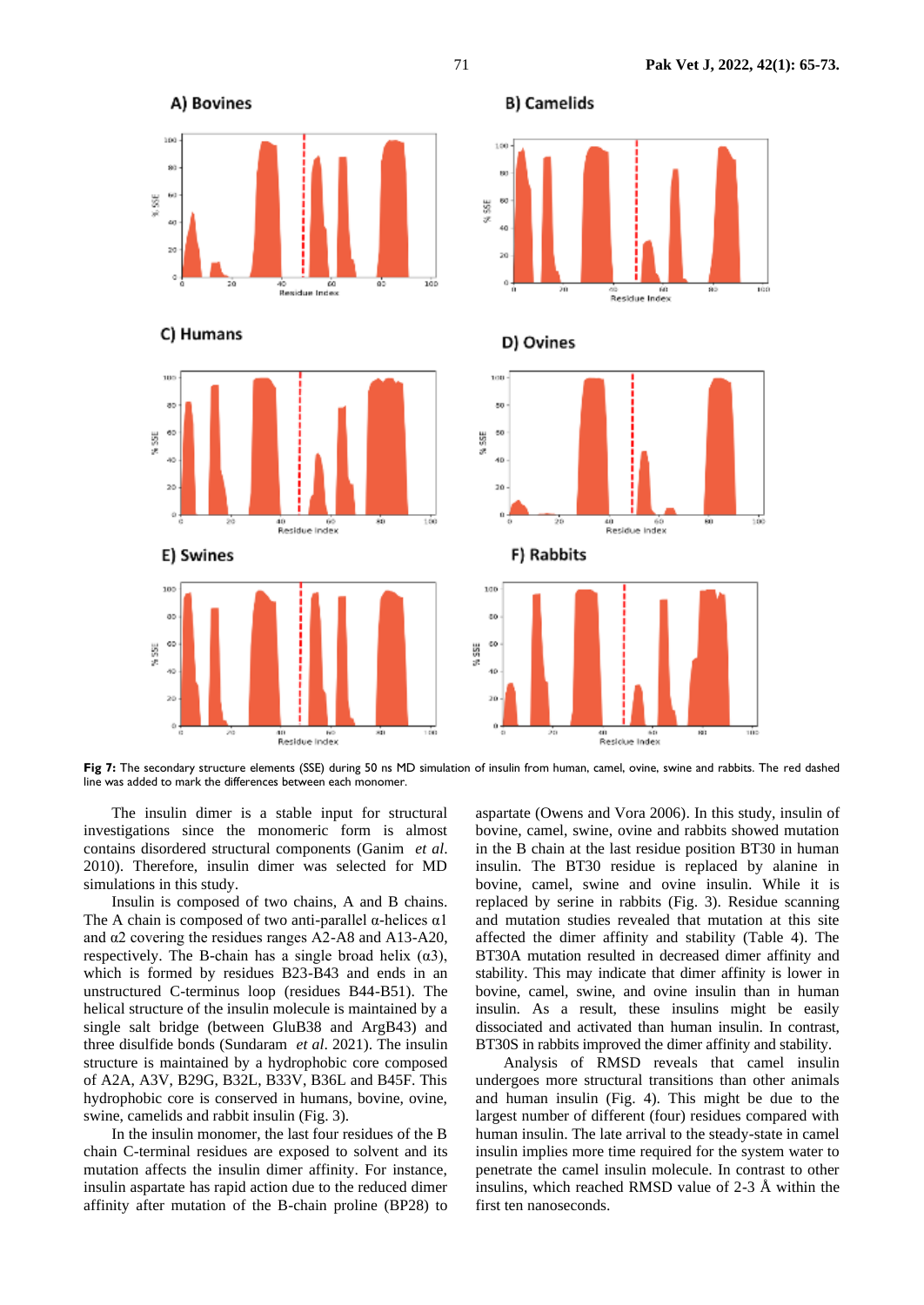

Fig. 8: Graphic representation of insulin dimer from camel, bovine, swine and rabbit. The insulin monomers are displayed either in cartoon (left) or surface representation (right). The residues differences between the selected insulins and the human insulin are represented in balls coloured by the atom type.

The conformational stability as evidenced by RMSF (Fig. 5) indicated maximal fluctuations at the loops of Cterminal of A-chain, N-terminal of B-chain and Cterminal of B-chain. This is a characteristic feature for all protein systems, in which loops at terminals are more flexible than other parts or the helical components. This finding agrees with the previous RMSF studies of insulins (Papaioannou *et al*., 2015). However, the residues fluctuation features were not completely conserved or asymmetrically displayed in the insulin dimers. The asymmetric behavior of insulin monomers agrees with the previous findings of MD simulation of insulin dimer

(Falconi *et al*., 2001). This was attributed to the different number of chain-to-chain hydrogen bonds and the higher number of residues forming a random coil in the first monomer (Falconi *et al*., 2001). This indicates that the second monomer is more rigid and structured during simulation. However, in this study second monomer in camel insulin was less rigid and structured by showing a lower percentage of SSE (Fig. 7B).

The insulin structure is stabilized by three disulfide bonds between A:C6-A:C11, A:C20-B:C19 and A:C7- B:C7. The former bond has been associated with the prevention of amyloid body formation and insulin